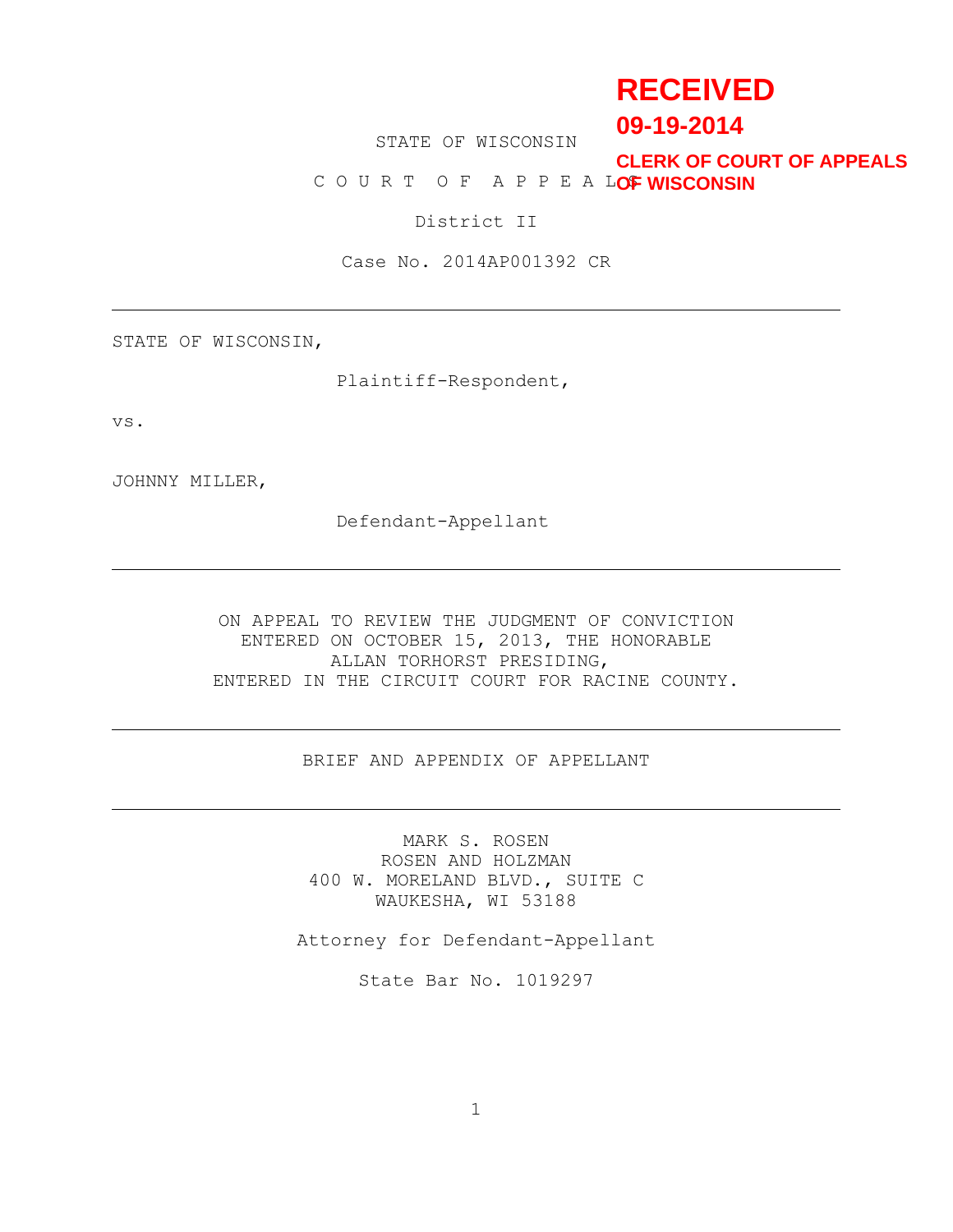## TABLE OF CONTENTS

| POSITION ON ORAL ARGUMENT AND PUBLICATION2                                                                                                                                                         |
|----------------------------------------------------------------------------------------------------------------------------------------------------------------------------------------------------|
|                                                                                                                                                                                                    |
|                                                                                                                                                                                                    |
|                                                                                                                                                                                                    |
| THE STATE MATERIALLY VIOLATED THE TERMS OF THE PLEA<br>AGREEMENT AT THE SENTENCING HEARING BY MAKING ITS<br>"RECOMMENDATION" CONCERNING DEFENDANT'S ELIGIBILITY<br>FOR THE EARNED RELEASE PROGRAM9 |
|                                                                                                                                                                                                    |
|                                                                                                                                                                                                    |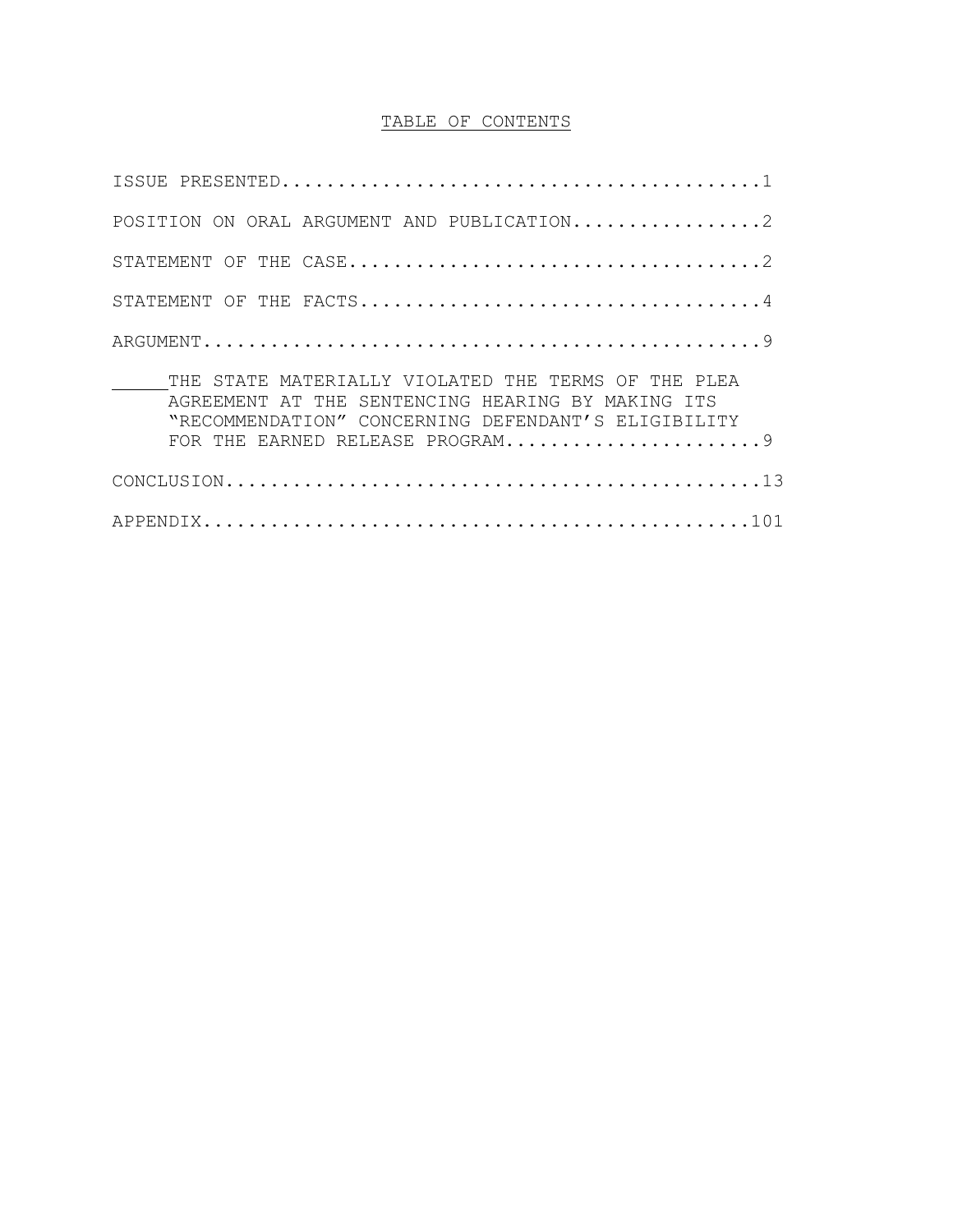#### CASES CITED

Santabello vs. New York, 404 U.S. 257 (1971)..............9-10 State vs. Ferguson, 166 Wis.2d 317, 479 N.W.2d 241 (Ct. App. 1991)............................................10 State vs. Poole, 131 Wis.2d 359, 389 N.W.2d 40 (Ct.App. 1986)...............................................9-11 State vs. Wills, 187 Wis.2d 529, 523 N.W.2d 569 (Ct.App. 1994).................................................9 State vs. Wills, 193 Wis.2d 273, 533 N.W.2d 165 (1995).....9 United States vs. Brown, 500 F.2d 375 ( $4<sup>th</sup> Cir. 1974$ ).......11 United States vs. Greenwood, 812 F.2d 632  $(10^{th}$  Cir. 1987)..10 United States vs. Stemm, 847 F.2d 636  $(10^{th}$  Cir. 1988)......10 United States vs. Voccola, 600 F.Supp. 1534 (D.R.I. 1985)..10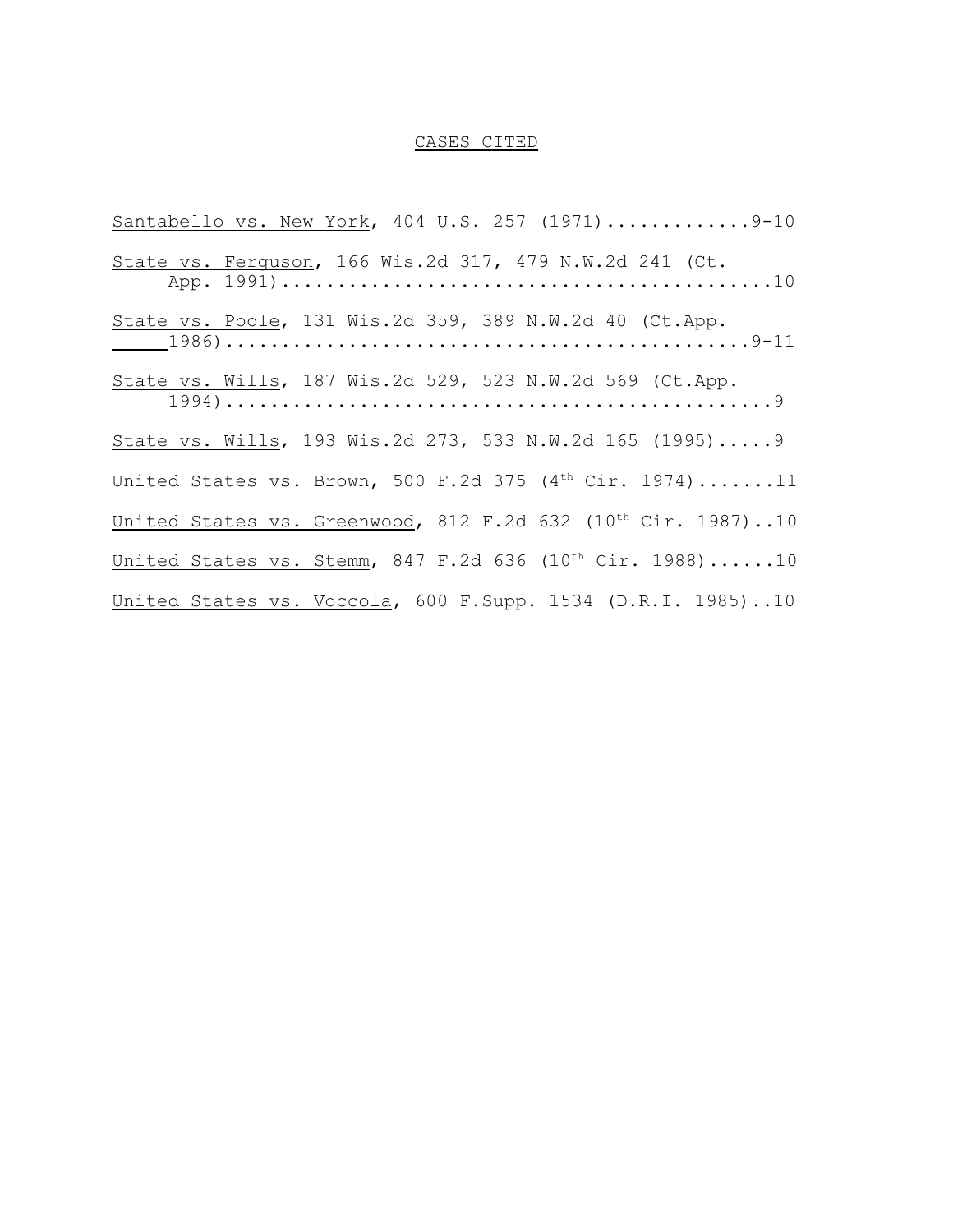## STATE OF WISCONSIN

C O U R T OF A P P E A L S

DISTRICT II

2013AP001392 CR

STATE OF WISCONSIN,

Plaintiff-Respondent,

JOHNNY MILLER,

Defendant-Appellant.

ON APPEAL TO REVIEW THE JUDGMENT OF CONVICTION ENTERED ON OCTOBER 15, 2013, THE HONORABLE ALLAN TORHORST PRESIDING, ENTERED IN THE CIRCUIT COURT FOR RACINE COUNTY.

## **BRIEF AND APPENDIX OF THE APPELLANT**

#### ISSUE PRESENTED

I. Whether the Trial Court erred in denying Defendant's Objection to the State's recommendation on Defendant's eligibility for the Earned Release Program when such recommendation was never a part of, and was an improper "end around of, the original plea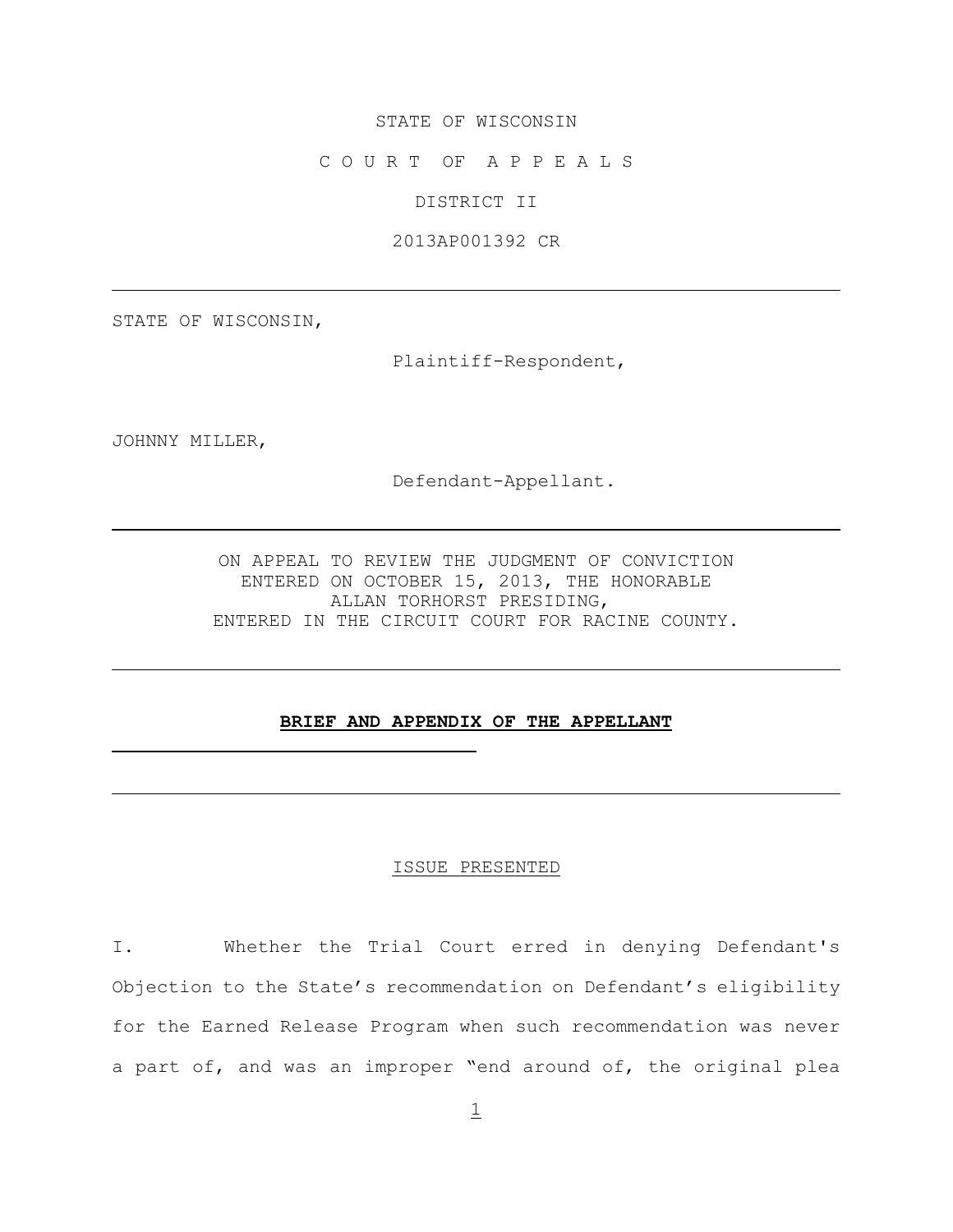#### Trial Court Answered: No

#### POSITION ON ORAL ARGUMENT AND PUBLICATION

This Appeal involves issues of law which are not settled. Arguments need to be presented in more detail in oral argument. Therefore, oral argument and publication are requested.

#### STATEMENT OF THE CASE

Defendant originally pled guilty to Counts One and Five of the Criminal Information. This occurred on August 30, 2012. This was in Racine County Case 11 CF 1298. Defendant pled guilty to Count One: Possession with Intent to Deliver Heroin (10 to 50 grams), on or Near a School, contrary to Wis. Stats. Sec. 961.41(1m)(d)3, 939.50(3)(d), and 961.49(1m)(b)6; and Count Five: Possession of Firearm by Felon, contrary to Wis. Stats. 941.29(2) and  $939.50(3)(q)$ .  $(2:1-2)$ .

The original Criminal Complaint had alleged six Criminal Counts. These six Counts were the two Counts to which Defendant eventually pled. Furthermore, Count Two was a Count of Possession with Intent to Deliver Cocaine (<= 5 grams), on or Near a School. Count Three was Possession with Intent to Deliver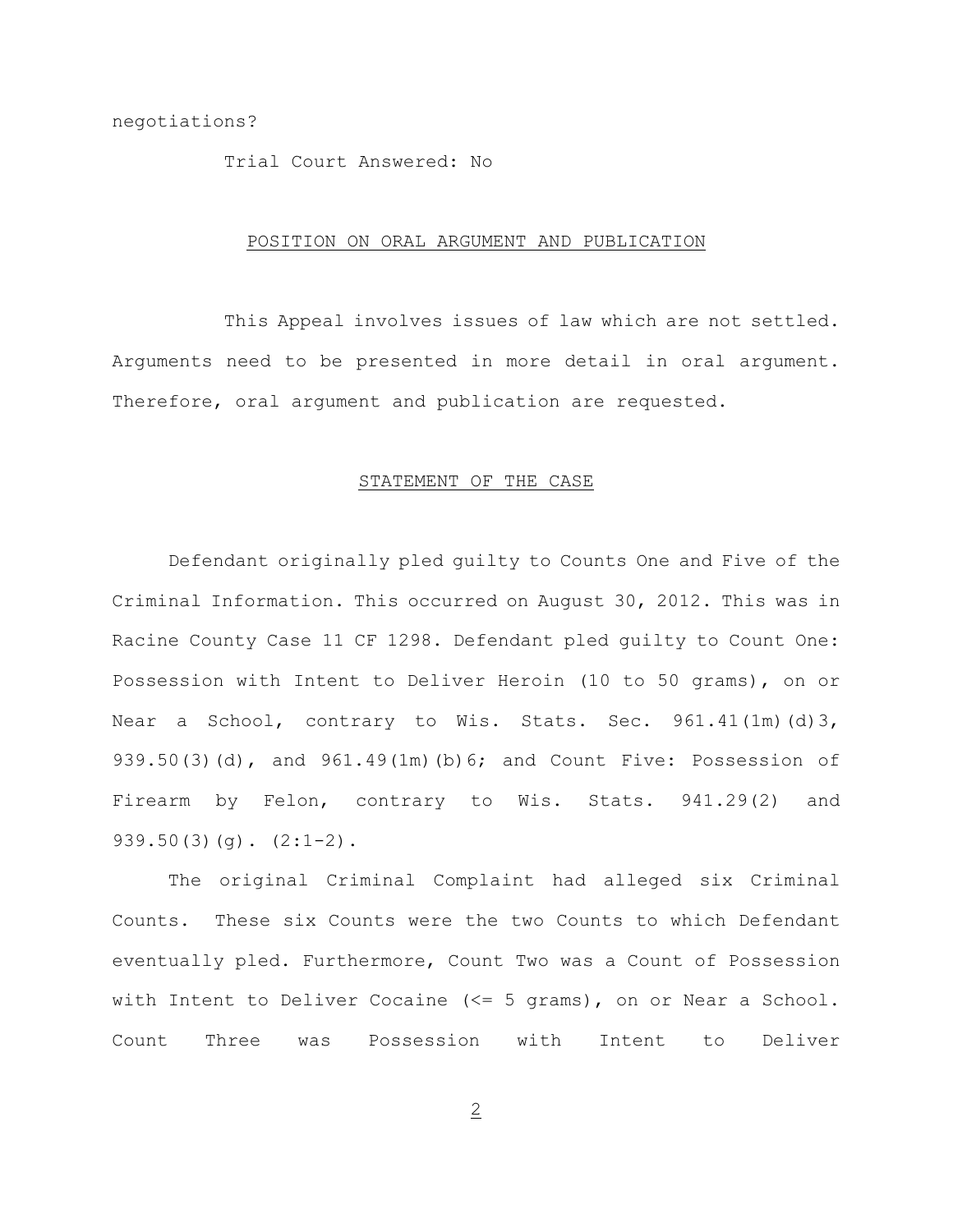Tetrahydrocannabinols (<= 200 grams), on or Near a School. Count Four was Maintaining a Drug Trafficking Place. Count Six was Possession of Drug Paraphernalia. According to the Complaint, law enforcement executed a search warrant at Defendant's apartment. During the search, the law enforcement found the drugs and the gun indicated in the Criminal Complaint. The law enforcement also found packaging materials and multiple scales. The apartment was located within 1000 feet of a school. Finally, Defendant was a convicted felon. (1:1-5). However, as indicated, Defendant only plead guilty to Counts One and Five. The pleas were pursuant to a negotiated plea agreement with the State.

The trial court eventually sentenced Defendant on October 11, 2013. Judge Allan Torhorst sentenced him on Count One to eight years prison, with eight years as initial confinement plus two years as extended supervision. On Count Five, the trial court sentenced Defendant to six years prison, to consist of three years initial confinement plus three years extended supervision. The trial court ran Count Five consecutive to Count One. (42:17-18) (A101-103).

At the sentencing hearing, the trial court initially found Defendant eligible for the Earned Release Program. However, the State then recommended that the trial court find this eligibility only after Defendant had served a specific period within the Wisconsin prison system. Defendant objected on the basis that this was not part of the plea bargain. However, the trial court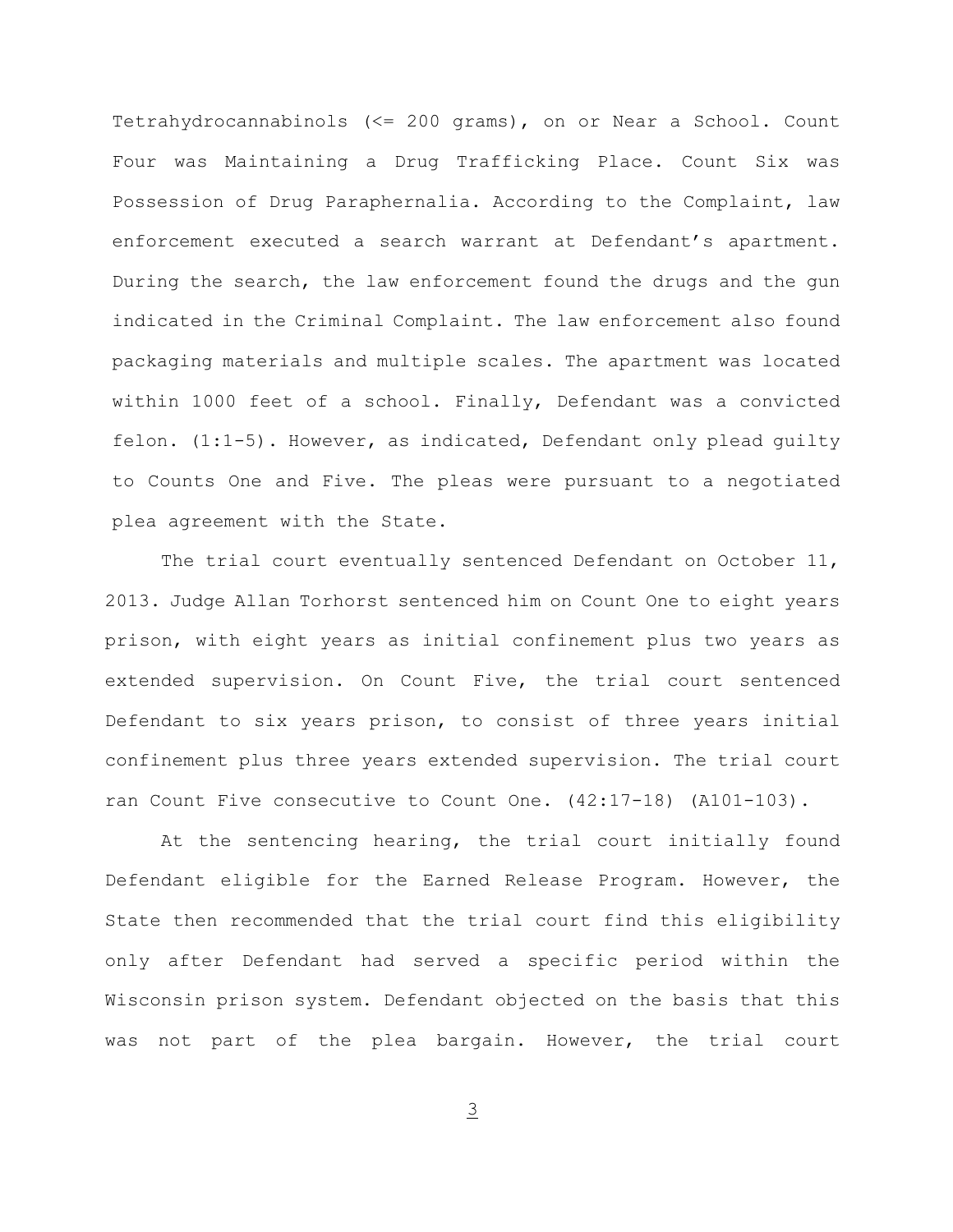nevertheless then ruled Defendant eligible for that Program only after he had completed the sentence on Count One. (42:20-21) (A113- 114).

Defendant filed a Notice of Intent to Pursue Postconviction Relief in a timely fashion. (22:1).

Defendant timely filed a Notice of Appeal. (23:1). This Appeal now follows.

#### STATEMENT OF THE FACTS

Defendant originally pled guilty to Counts One and Five of the Criminal Information. This occurred on August 30, 2012. This was in Racine County Case 11 CF 1298. Defendant pled guilty to Count One: Possession with Intent to Deliver Heroin (10 to 50 grams), on or Near a School, contrary to Wis. Stats. Sec. 961.41(1m)(d)3, 939.50(3)(d), and 961.49(1m)(b)6; and Count Five: Possession of Firearm by Felon, contrary to Wis. Stats. 941.29(2) and  $939.50(3)(q)$ .  $(2:1-2)$ .

The original Criminal Complaint alleged six Criminal Counts. These six Counts were the two Counts to which Defendant eventually pled. Furthermore, Count Two was a Count of Possession with Intent to Deliver Cocaine (<= 5 grams), on or Near a School. Count Three was Possession with Intent to Deliver Tetrahydrocannabinols (<= 200 grams), on or Near a School. Count Four was Maintaining a Drug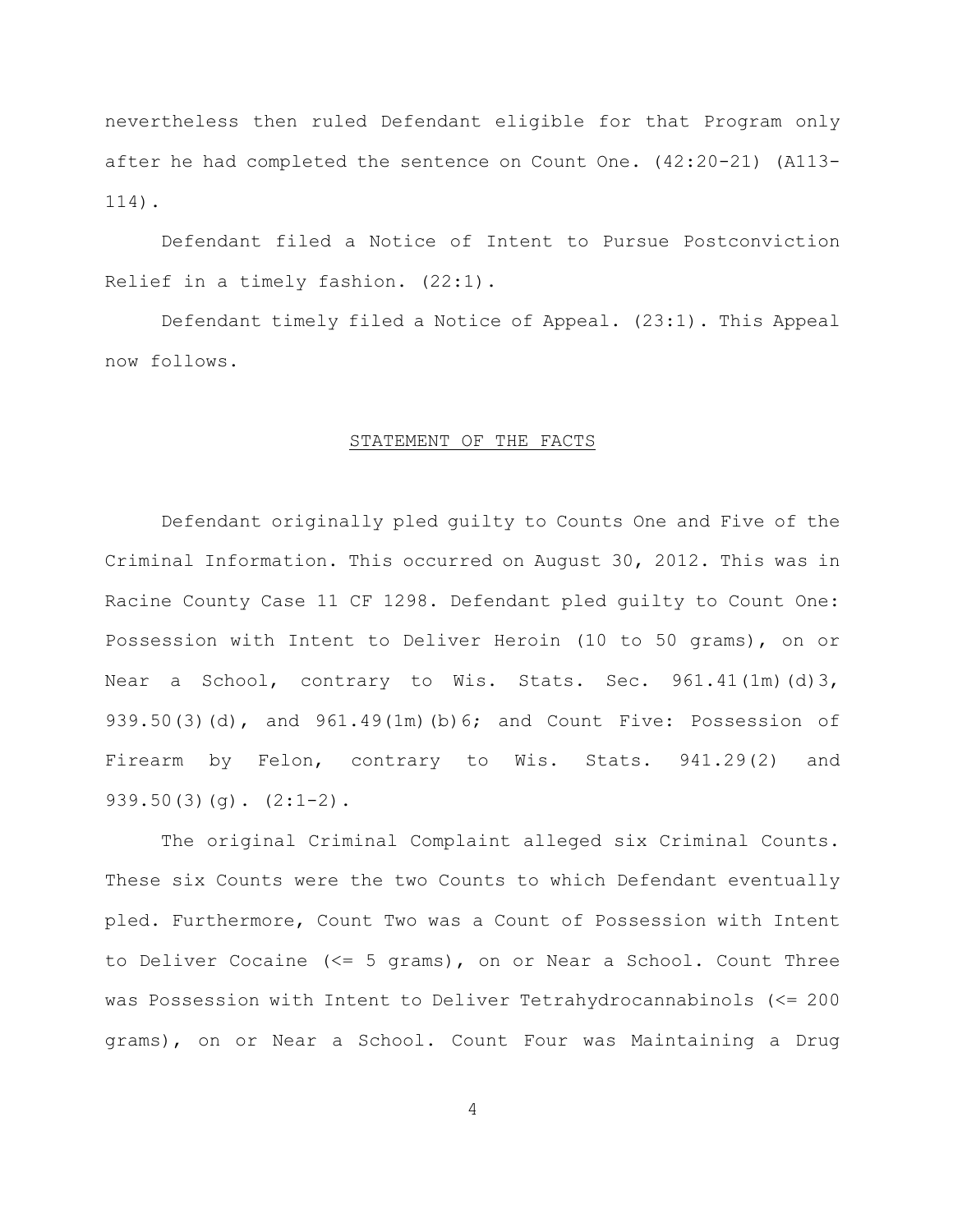Trafficking Place. Count Six was Possession of Drug Paraphernalia. According to the Complaint, law enforcement executed a search warrant at Defendant's apartment. During the search, the police found the drugs and the gun indicated in the Criminal Complaint. The law enforcement also found packaging materials and multiple scales to show distribution out of the residence. The apartment was located within 1000 feet of a school. Finally, Defendant was a convicted felon. (1:1-5). However, as indicated, Defendant only plead guilty to Counts One and Five. The pleas were pursuant to a negotiated plea agreement with the State.

On August 30, 2012, the State recited the plea agreement and plea negotiations. The prosecutor was Sharon Riek. The trial counsel was Douglas Henderson. The State and the Defense indicated the following:

 MS. RIEK: "Yes, your Honor, there has been (an offer.)

He would plead to Count One, a charge of possession of heroin with intent to deliver. The State would move to dismiss the within a thousand feet penalty enhancer, and the State would be recommending eight years in prison bifurcated as six years initial incarceration, two years extended supervision.

 He would enter a plea to Count 5, which is possession of firearm by a felon. The State would be recommending six years consecutive bifurcated as three years initial incarceration, three years extended supervision. The State would dismiss and read in the other counts."

 MR. HENDERSON: That is a correct statement of the plea agreement." (41:2).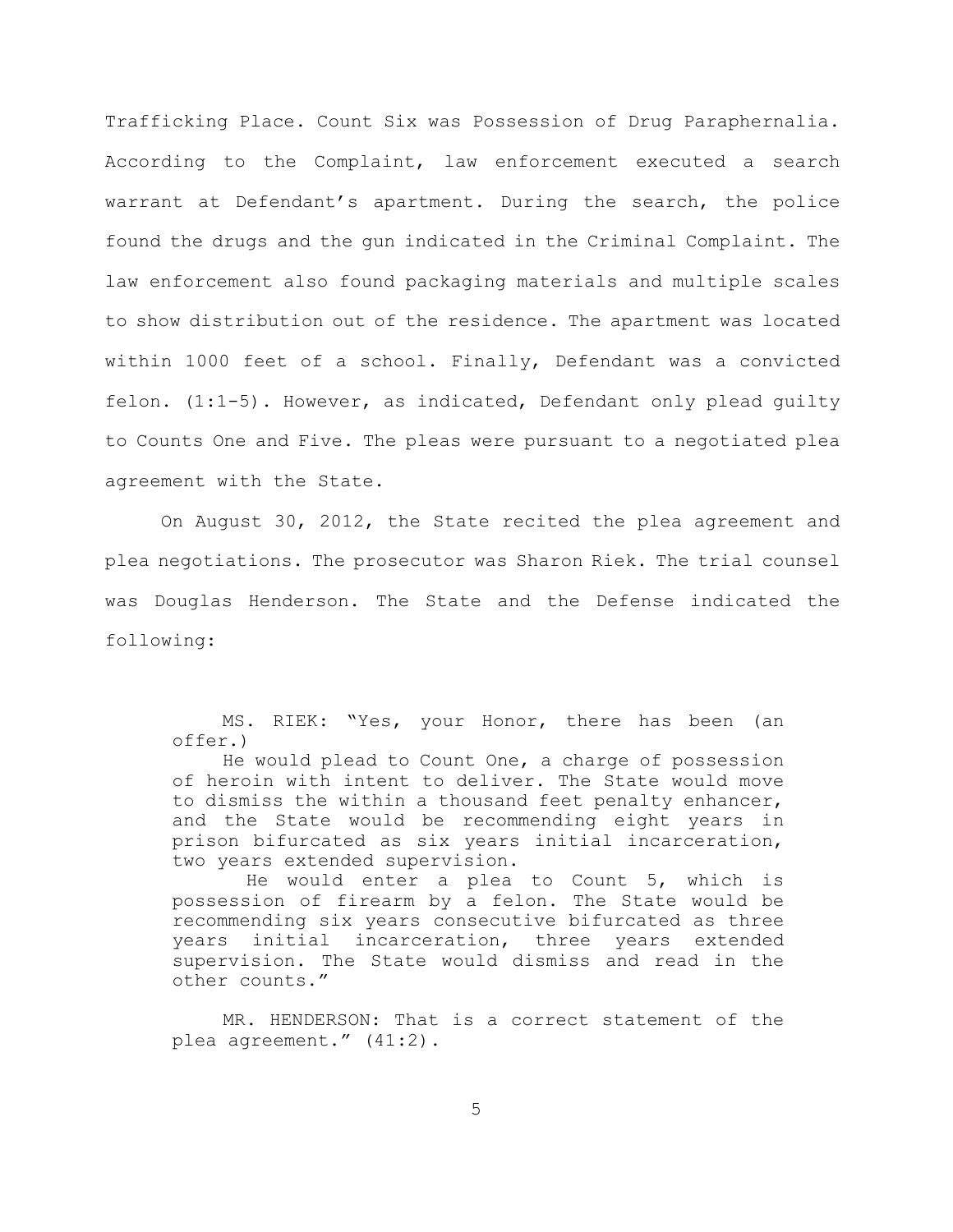As indicated, Defendant never agreed that the State could request any conditions with respect to either the Earned Release Program or the Challenge Incarceration Program.

The trial court eventually sentenced Defendant on October 11, 2013. Judge Allan Torhorst sentenced Defendant on Count One to eight years prison, with eight years as initial confinement plus two years as extended supervision. On Count Five, the trial court sentenced Defendant to six years prison, to consist of three years initial confinement plus three years extended supervision. The trial court ran Count Five consecutive to Count One. (42:17-18).

At the sentencing hearing, the trial court initially found Defendant eligible for the Earned Release Program. However, the State then recommended that the trial court find this eligibility only after Defendant had served a specific period within the Wisconsin prison system. Defendant objected on the basis that this was not part of the plea bargain. However, the trial court nevertheless then ruled Defendant eligible for that Program only after he had completed the sentence on Count One. (42:20-21)(A113- 114).

The relevant sentencing hearing colloquy with respect to Defendant's eligibility for the Earned Release Program went as follows:

THE COURT..."I do find you eligible for Earned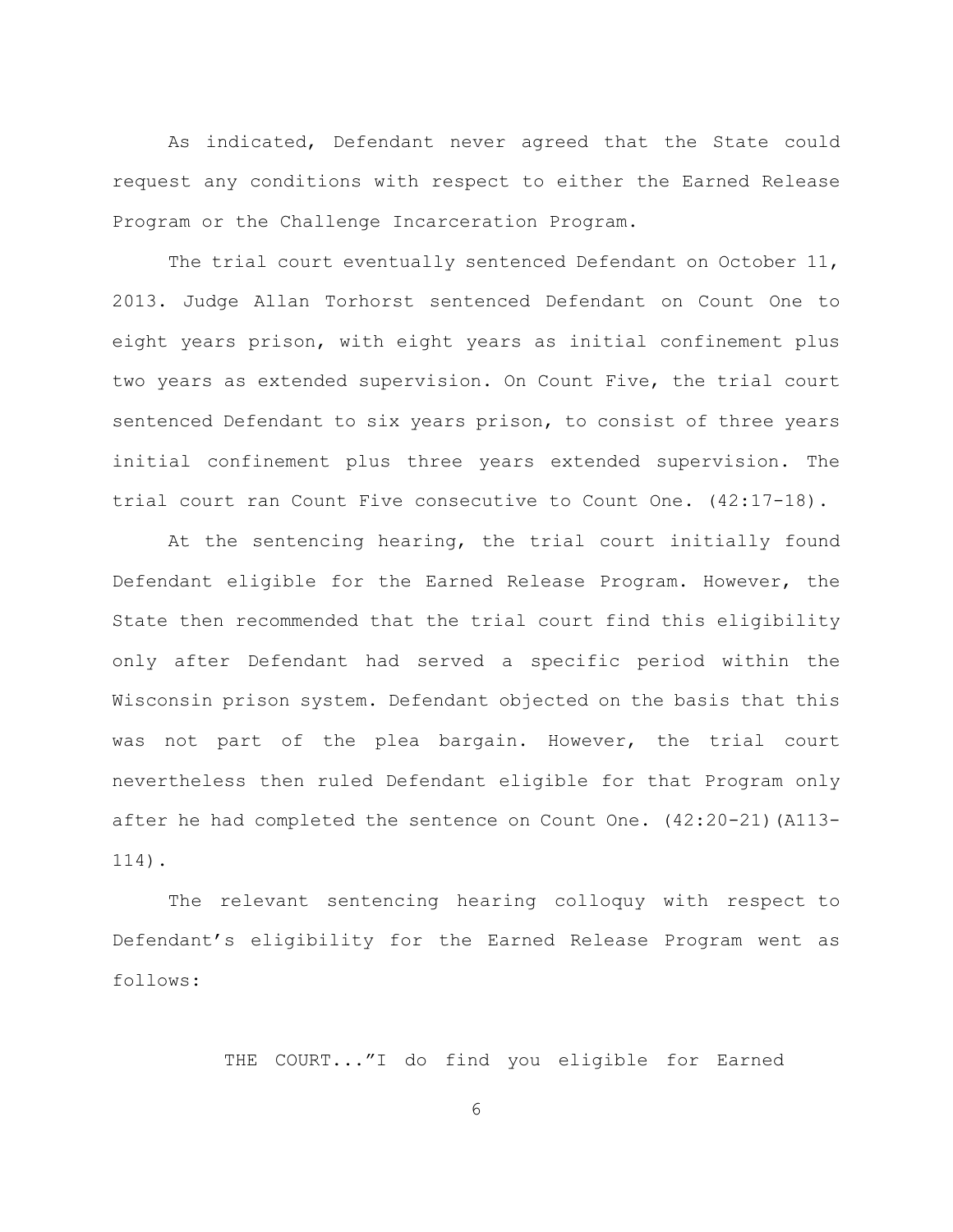Release Program. If you are accepted into that program and successfully complete it I will cause you to be released according to law modifying the judgment of conviction accordingly.

...

MS. RIEK: Your Honor, I would ask that the Court find that he is eligible for the Earned Release Program after serving a specific period within the Wisconsin State Prison System so that he is not immediately eligible and immediately subject to release.

MR. HENDERSON: Well, that wasn't discussed as far as the plea bargain. I understand the Court may have its discretion but I would object to that.

THE COURT: I'm going to receive the State's suggestion, find that Mr. Miller is not eligible for earned release until he's served the sentence on Count 1. It's the weapons charge that would be second to that, bu the drug charge in this case is so serious, I agree with the State's request, and I'll issue the judgment of conviction accordingly." (42:20-21).

 This "recommendation" by the State was not part of the plea negotiations. According to the terms of the plea negotiations, the State was only allowed to recommend the specific sentence as negotiated and presented to the court. Hence, the State violated the terms of the plea agreement by making this "recommendation" as to the Earned Release Program.

Based upon the foregoing, the State materially violated the terms of the plea agreement with respect to its "recommendation" concerning Defendant's eligibility for the Earned Release Program (or "ERP"). This recommendation materially affects Defendant's sentence. Until the State had made this recommendation, which the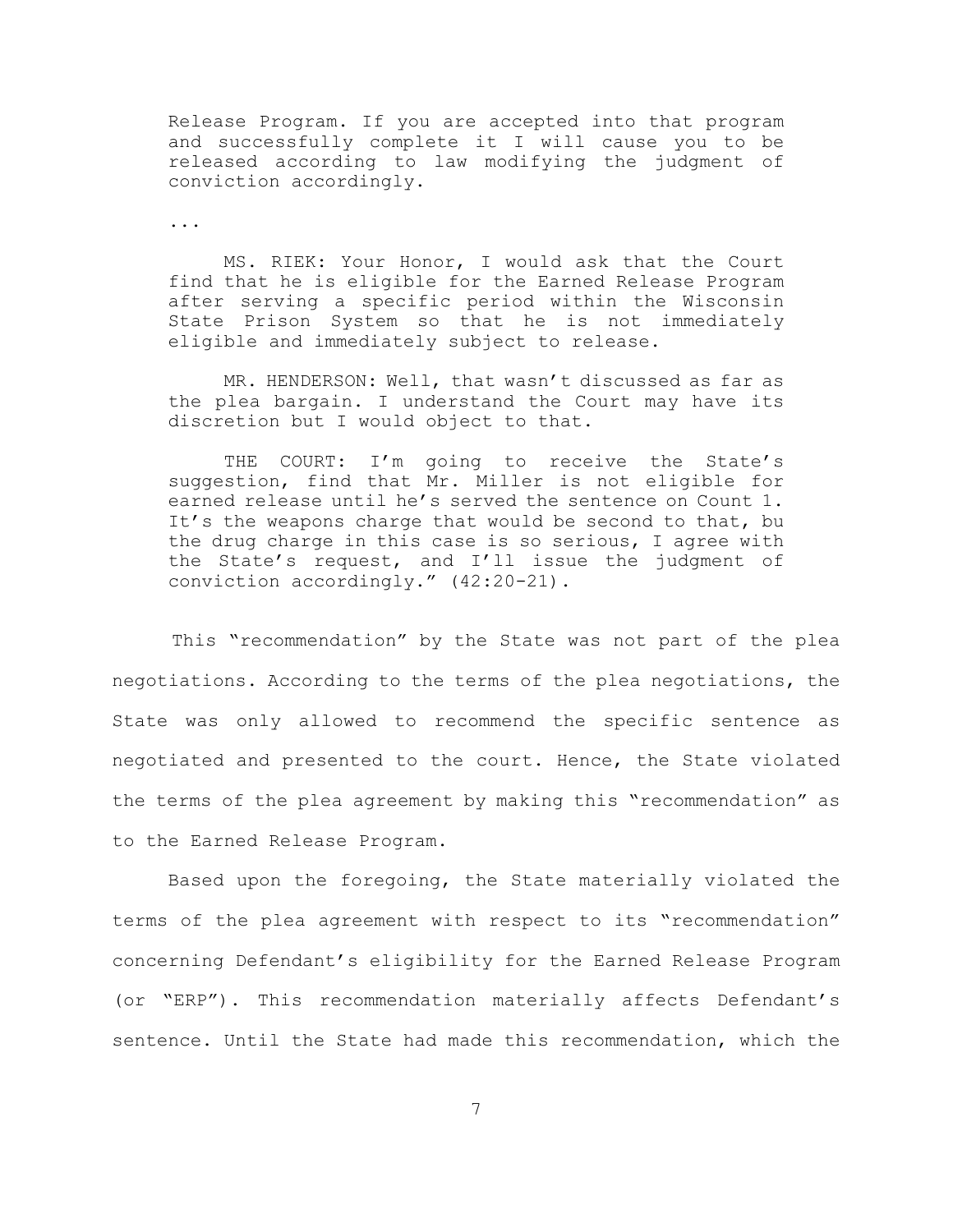trial court had followed, Defendant would have been eligible for the ERP immediately. Hence, his original six year initial confinement period on Count One could have been materially and significantly shortened. However, after the State's recommendation, and the trial court's subsequent modification of its original Order allowing the ERP unconditionally, now Defendant must serve the entire initial incarceration period for Count One before he is eligible for the ERP. Hence, this recommendation materially and significantly affected his entire sentence.

Furthermore, the State's "recommendation" concerning the ERP was illegal. This was not a term negotiated by the parties. The State unilaterally recited a term of sentencing that had not been negotiated by the parties. The State's own recitation of the plea agreement on the plea hearing date did not include any terms with respect to the ERP. Trial counsel had agreed with this recitation. Hence, Defendant's reasonable expectations at the time of the plea hearing was that there were no limits on his eligibility for the ERP. The plea agreement contained no limits on this eligibility. Therefore, the State's conduct materially violated the plea agreement.

The Judgment of Conviction reflects that Defendant is only eligible for the ERP (Earned Release Program) after he has served the sentence on Count 1. (20:1-3)(A101-103).

Defendant filed a Notice of Intent to Pursue Postconviction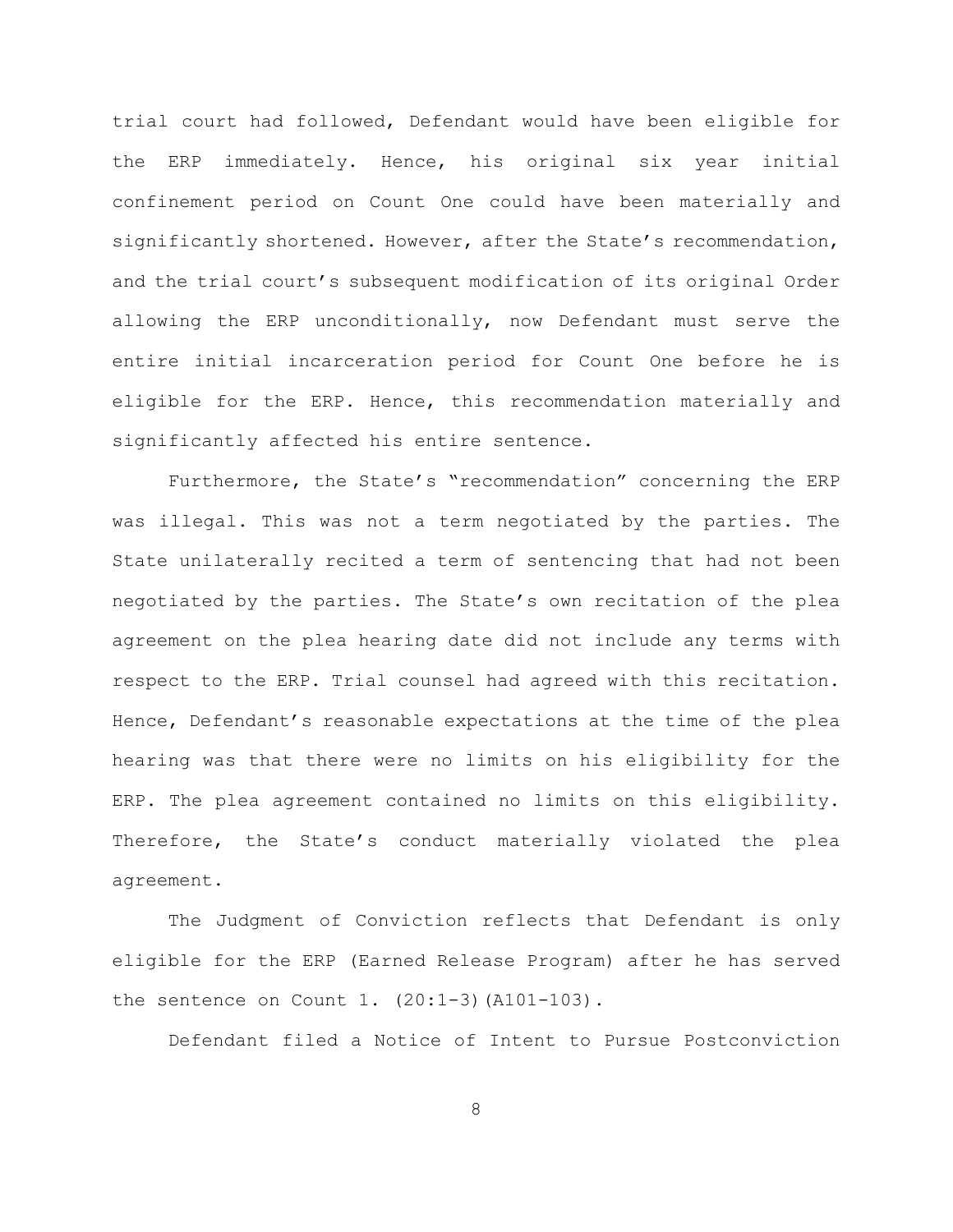Relief in a timely fashion. (22:1).

Defendant timely filed a Notice of Appeal. (23:1). This Appeal Brief is now being submitted pursuant to the schedule established by the Court.

#### ARGUMENT

## I. THE STATE MATERIALLY VIOLATED THE TERMS OF THE PLEA AGREEMENT AT THE SENTENCING HEARING BY MAKING ITS "RECOMMENDATION" CONCERNING DEFENDANT'S ELIGIBILITY FOR THE EARNED RELEASE PROGRAM.

Whether the State's conduct at sentencing had violated the terms of the plea agreement is a question of law which the Court of Appeals reviews de novo. State vs. Wills, 193 Wis.2d 273, 533 N.W.2d 165 (1995).

A plea agreement induces a Defendant to waive his or her fundamental right to a trial. State vs. Wills, 187 Wis.2d 529, 523 N.W.2d 569 (Ct.App. 1994). However important plea bargaining may be in the administration of criminal justice...a guilty plea is a serious and sobering occasion inasmuch as it constitutes a waiver of the fundamental rights to a jury trial, to confront one's accusers, to present witnesses in one's defense, to remain silent, and to be convicted by proof beyond all reasonable doubt. State vs. Poole, 131 Wis.2d 359, 389 N.W.2d 40 (Ct.App. 1986), citing Santobello vs. New York, 404 U.S. 257, 264 (1971).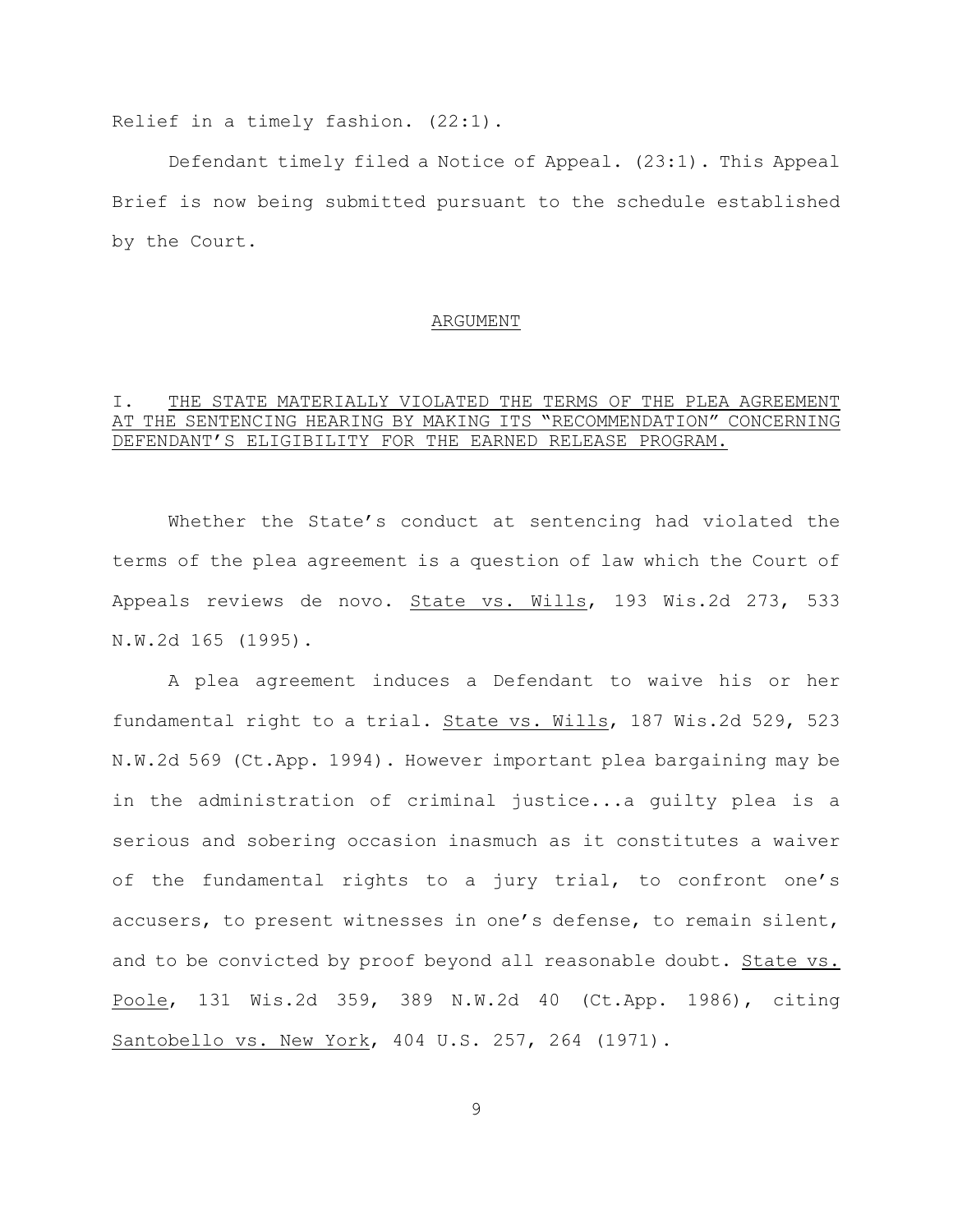A prosecutor may not render less than a neutral recitation of the terms of the plea agreement. State vs. Poole, 131 Wis.2d 359 at 364.

Santobello proscribes not only explicit repudiations of plea agreements, but also end runs around them. The State may not accomplish through indirect means what it promised not to do directly, i.e. convey a message to the trial court that a Defendant's actions warrant a more severe sentence than that recommended. State vs. Ferguson, 166 Wis.2d 317, 479 N.W.2d 241 (Ct.App. 1991) citing United States vs. Voccola, 600 F.Supp. 1534, 1537 (D.R.I. 1985) and United States vs. Stemm, 847 F.2d 636, 638 n.1 (10<sup>th</sup> Cir. 1988). In construing the language of a plea agreement, the State may not resort to a rigidly literal approach. State vs. Ferguson, 166 Wis.2d 317 at 322 citing United States vs. Greenwood, 812 F.2d 632, 635 (10<sup>th</sup> Cir. 1987).

In Poole, the Defendant had pled guilty to a burglary charge pursuant to a plea agreement in which the state would recommend a fine of \$1,500. At sentencing, the prosecutor recommended the fine, but noted that the recommendation had been agreed to "before we knew of the other instances. But that is our agreement." The "other instance" was a separate case in which Defendant's probation had been revoked. The court imposed a five year sentence, concurrent with the three year term Defendant was already serving. Defendant alleged that the State had breached the plea agreement. State vs.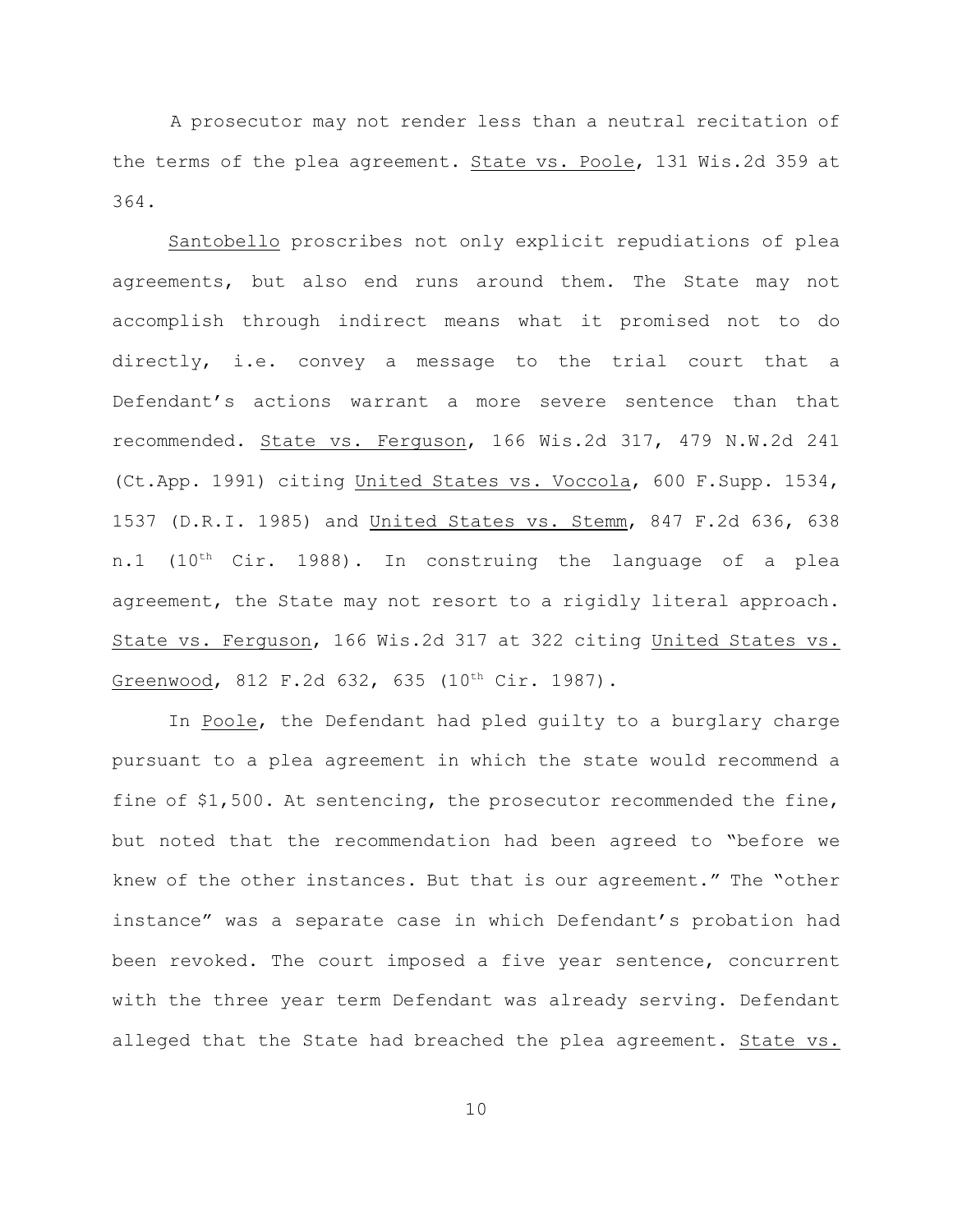Poole, 131 Wis.2d 359 at 360.

The Court of Appeals in Poole found that the State's comments at sentencing had violated the plea agreement. The Court had indicated that the general reasoning of United States vs. Brown, 500 F.2d 375 ( $4<sup>th</sup>$  Cir. 1974) has been adopted by the courts of a number of states confronting cases where the prosecutor had provided less than a neutral recitation of the product of the bargain. According to Brown, such conduct by the State is, therefore, a breach of the plea agreement. Id. at 362.

The Court in Poole found that the evil in the State's conduct at sentencing was not the lack of enthusiastic advocacy for the bargained sentence, but the State's use of qualified or negative language in making the sentence recommendation. In Poole, the Court found that the State's comments concerning the "other instance" was a less than neutral recitation of the terms of the plea agreement. The Court found that the appropriate remedy was resentencing. Id. at 364.

Here, the State, as in Poole and the other cited cases had materially violated the terms of the plea agreement. The State's conduct at the sentencing hearing with respect to its "recommendation" concerning Defendant's eligibility for the Earned Release Program (or "ERP") was an "end around" the plea agreement. As in Poole, this was impermissible qualified or negative language. As in Poole, the State had used non-negotiated language to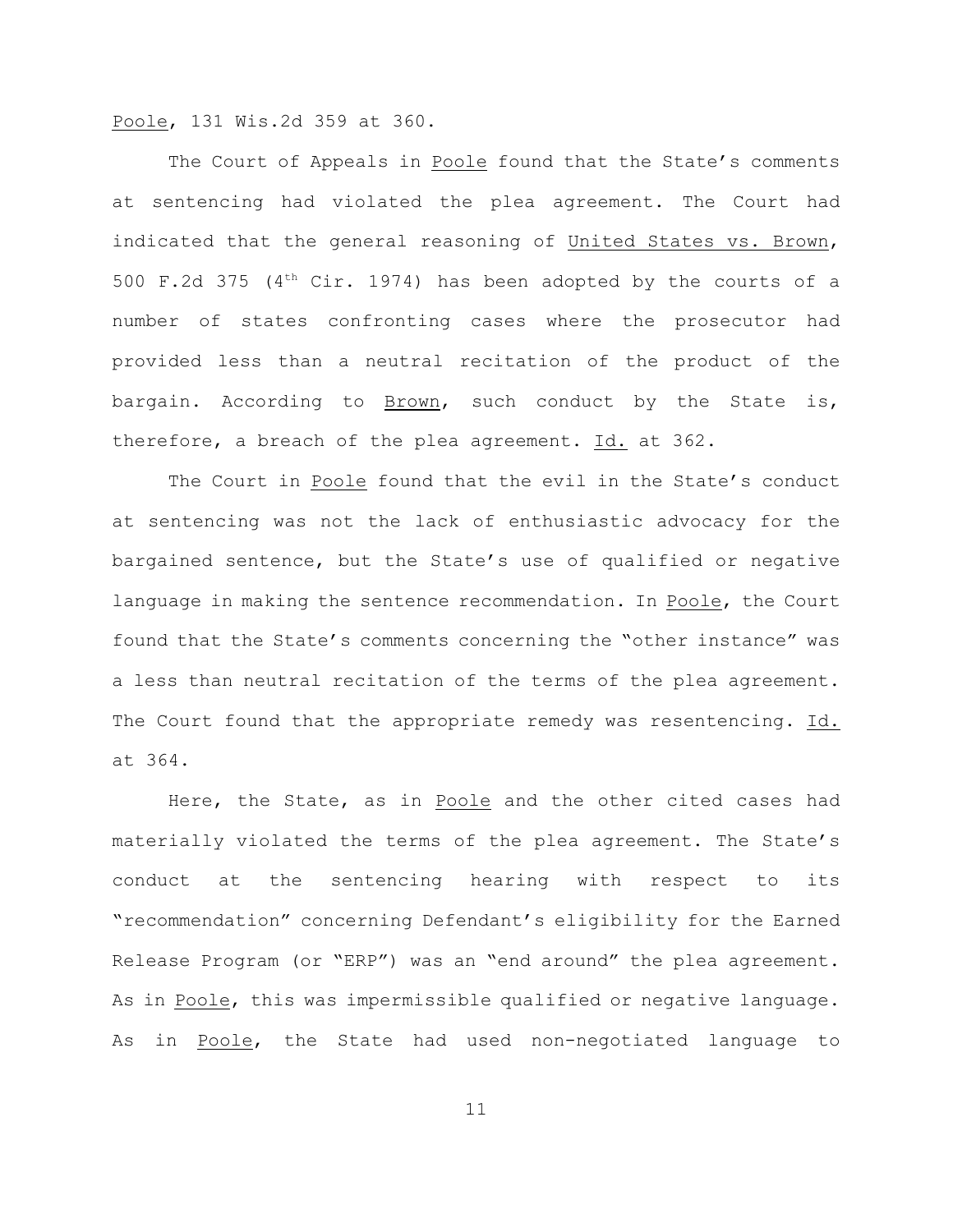encourage the trial court to impose essentially a harsher sentence. This "end around" recommendation materially affected the Defendant's sentence. Until the State had made this recommendation, Defendant would have been eligible for the ERP immediately. The ERP eligibility was part of the sentencing structure. Hence, his original six year initial confinement period on Count One could have been materially shortened. However, after the State's "end around" recommendation, and the trial court's subsequent modification of its original Order allowing the ERP unconditionally, now Defendant must serve the entire initial incarceration period for Count One. This, before he is eligible for the ERP. Hence, this "end around" recommendation materially and significantly affected his entire sentence. This comment was tantamount to a less than neutral recitation of the plea agreement and was, hence, illegal and impermissible.

Furthermore, the State's "end around" "recommendation" concerning the ERP was not a term negotiated by the parties. Therefore, the "recommendation" was illegal for this reason. True, the ERP eligibility had not been noted in the plea agreement. However, as discussed in the case law, the Courts must not take plea negotiations with a rigid and literal approach. The State had unilaterally recited a term of sentencing that had not been negotiated by the parties and that had materially changed the terms of the sentencing structure. The State's own recitation of the plea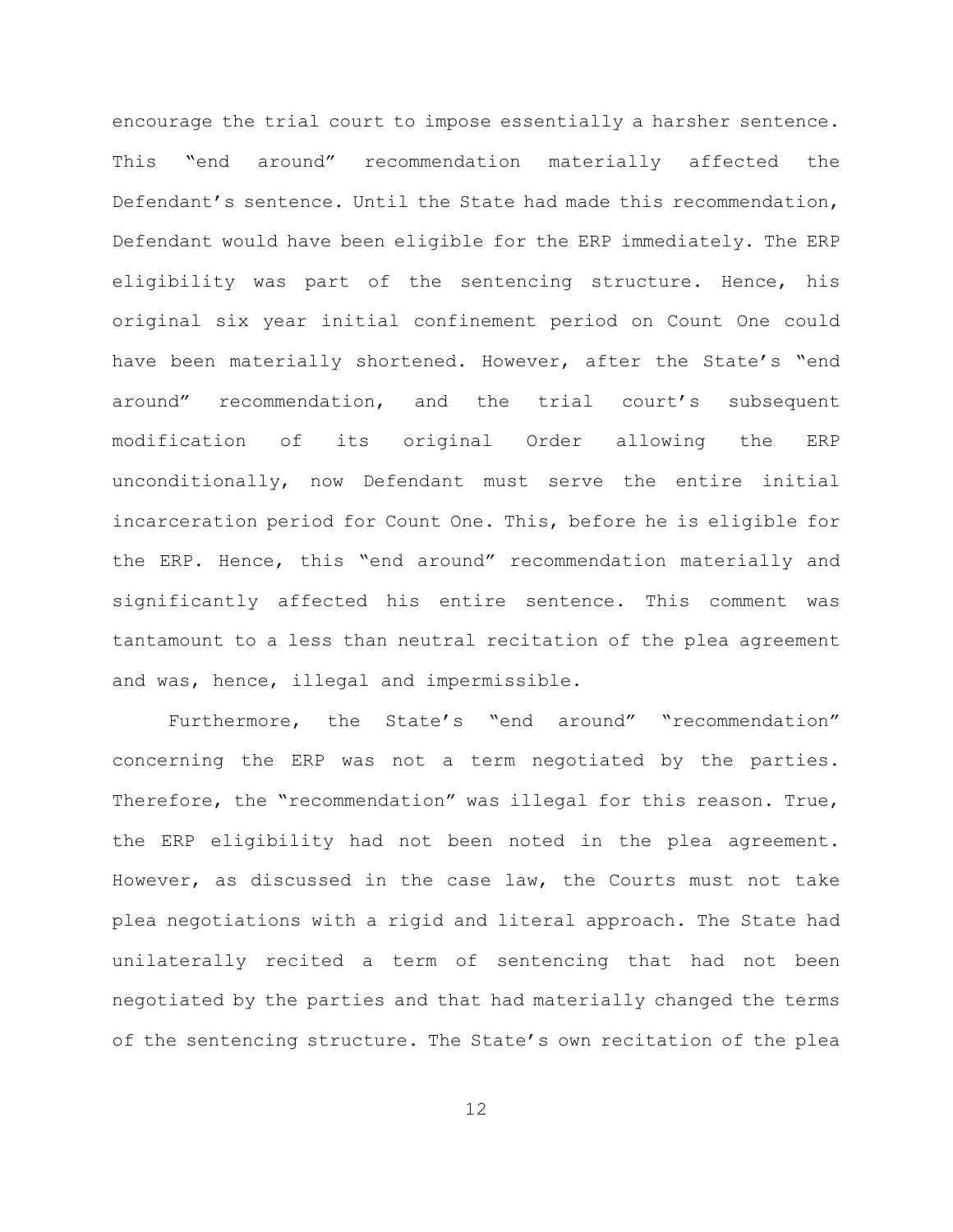agreement on the plea hearing date did not include any terms with respect to the ERP. Hence, the State's recitation had provided a sentencing structure recommendation that did not diminish Defendant's right to the ERP. Trial counsel had agreed with this recitation. Defendant had committed to this plea agreement with his plea and giving up of his trial rights. Hence, Defendant's reasonable negotiated expectations at the time of the plea hearing was that there were no limits on his eligibility for the ERP. This was reasonable because the bargained for plea agreement contained no limits on this eligibility. Therefore, the State's conduct had materially violated the plea agreement, as discussed in the relevant and applicable case law.

Based upon the relevant and applicable case law, this Court must reverse the Judgment of Conviction and remand this matter for a resentencing hearing in front of a different judge.

#### CONCLUSION

The State improperly, significantly, and materially had violated the plea agreement. Based upon this violation, this Court must reverse the Judgment of Conviction and order a resentencing hearing before a different judge than the original sentencing judge. This Court should also order that the transcript of the original October 11, 2013 sentencing hearing be sealed.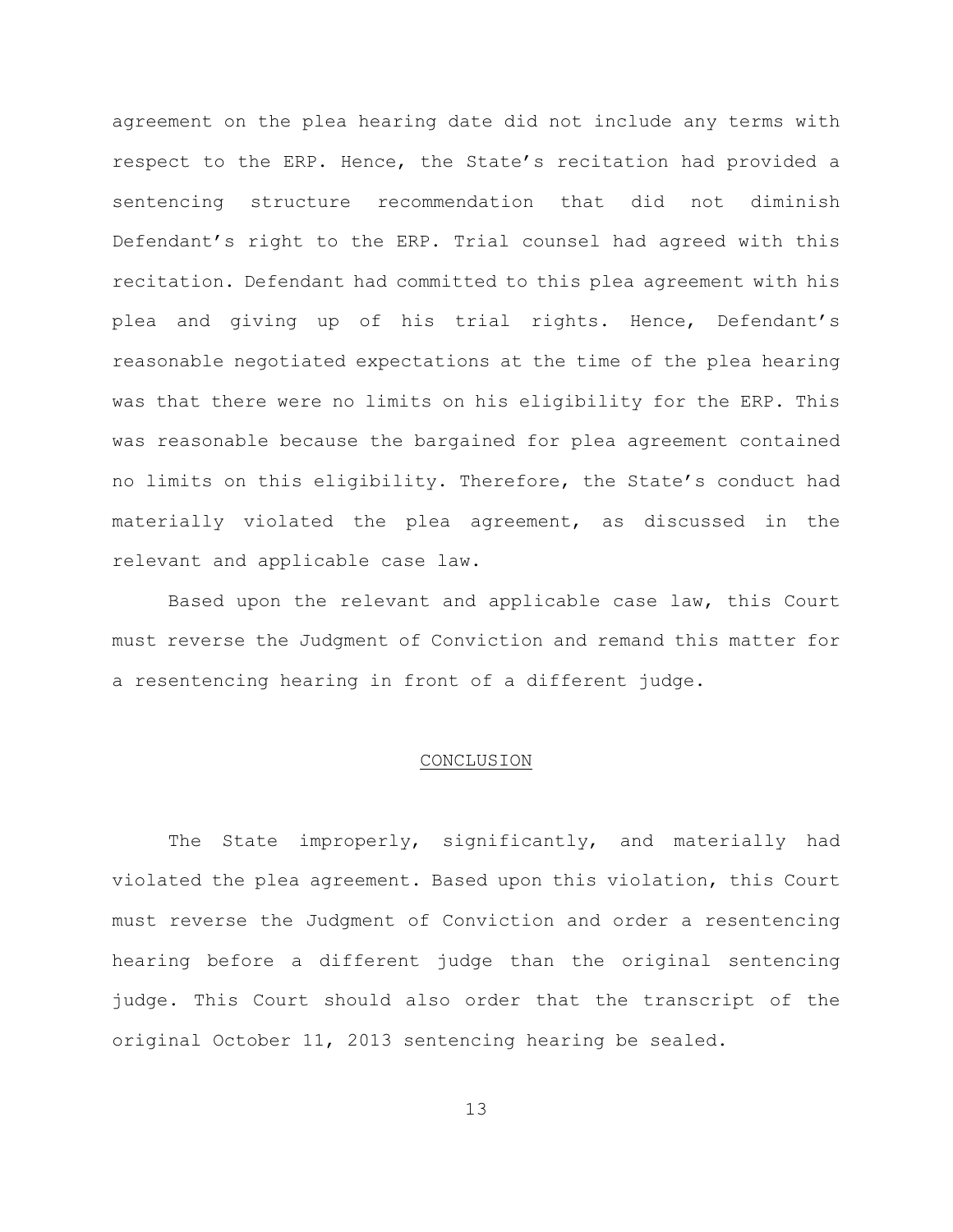Dated this \_\_\_\_\_\_\_\_\_\_\_ day of September, 2014.

Respectfully Submitted,

Mark S. Rosen Attorney for Defendant State Bar No. 1019297

Rosen and Holzman 400 W. Moreland Blvd., Ste. C Waukesha, WI 53188 ATTN: Mark S. Rosen (262) 544-5804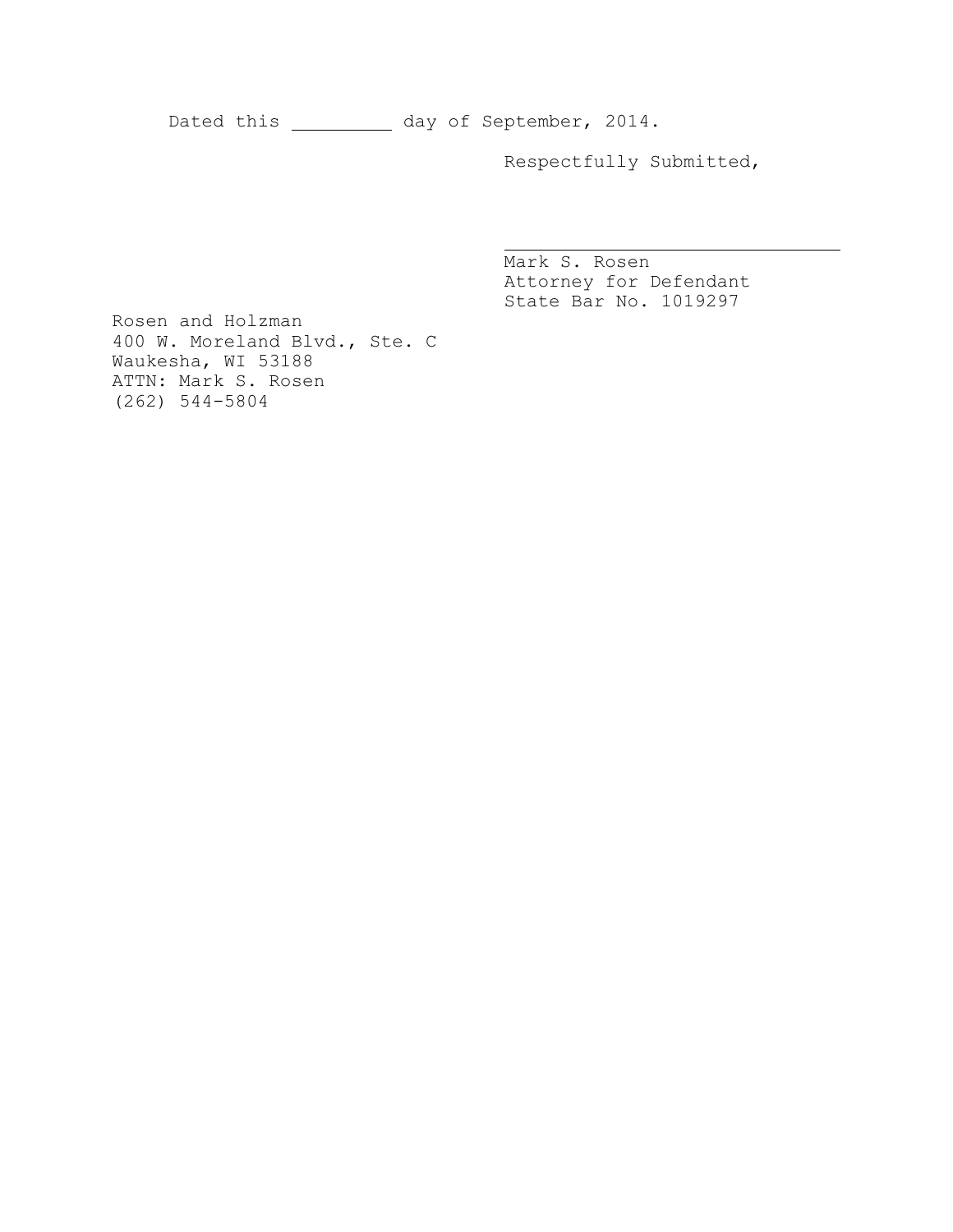## INDEX TO APPENDIX

| Judgment of Conviction, October 15, 2013101-103             |  |
|-------------------------------------------------------------|--|
|                                                             |  |
|                                                             |  |
| Pages $20-21$ of October 11, 2013 Sentencing Hearing113-114 |  |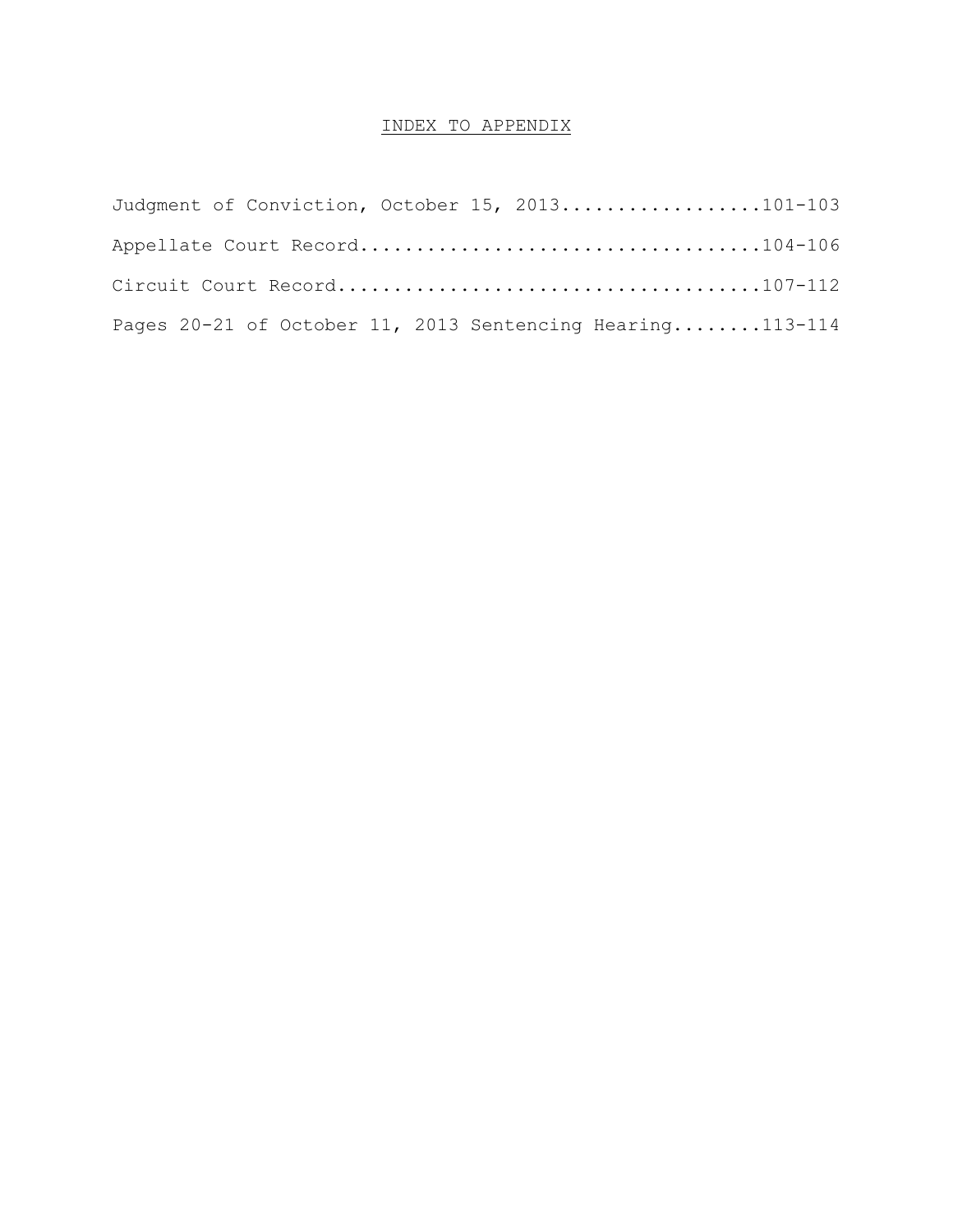### CERTIFICATION

I hereby certify that the Appellant's Brief of Defendant-Appellant in the matter of State of Wisconsin vs. Johnny Miller, 2014 AP 001392-CR conforms to the rules contained in Wis. Stats. 809.19 (8)(b)(c) for a Brief with a monospaced font and that the length of the Brief is fourteen (14) pages.

Dated this 18th day of September, 2014, in Waukesha, Wisconsin.

Mark S. Rosen Attorney for Defendant-Appellant State Bar No. 1019297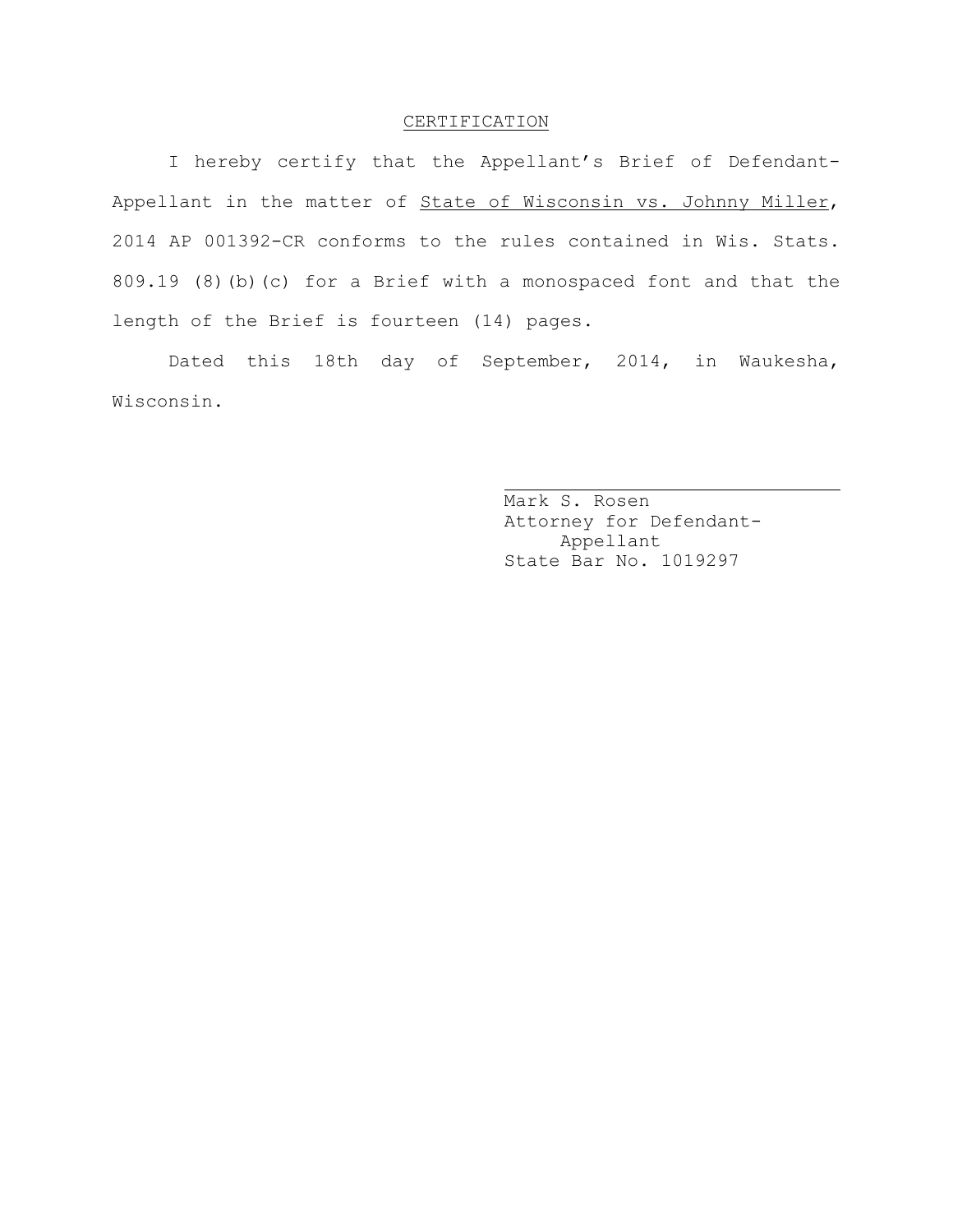#### CERTIFICATION

I hereby certify that filed with this Brief, either as a separate document or as a part of this Brief, is an appendix that complies with Wis. Stats. 809.19(2)(a) and that contains:

- (1) a table of contents;
- (2) relevant trial court record entries;
- (3) the findings or opinion of the trial court; and
- (4) portions of the record essential to an understanding of the issues raised, including oral or written rulings or decision showing the trial court's reasoning regarding those issues.

I further certify that if the record is required by law to be confidential, the portions of the record included in the appendix are reproduced using first names and last initials instead of full names of persons, specifically including juveniles and parents of juveniles, with a notation that the portions of the record have been so reproduced to preserve confidentiality and with appropriate references to the record.

Dated this 18th day of September, 2014, in Waukesha, Wisconsin.

Mark S. Rosen Attorney for Defendant-Appellant